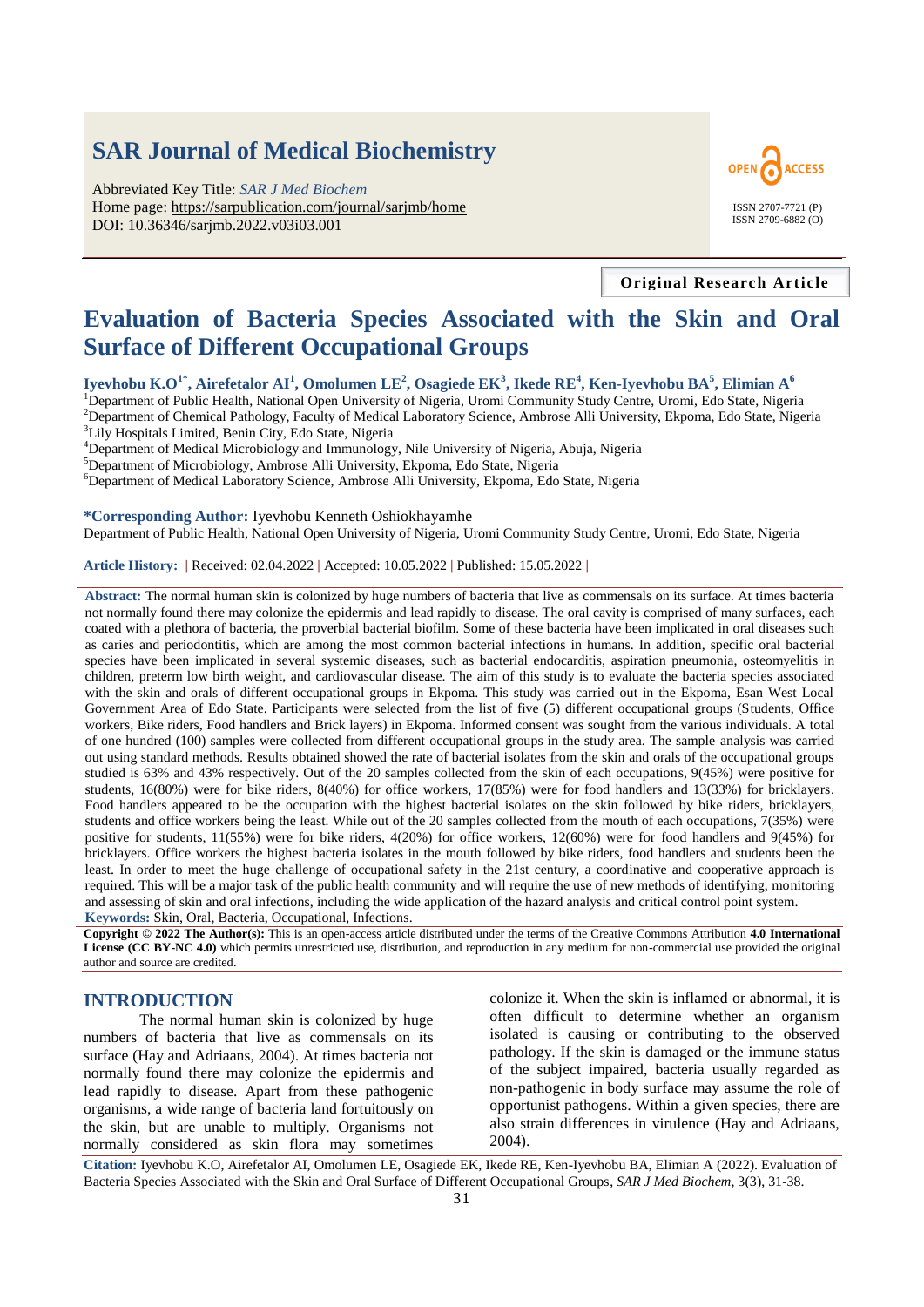The oral cavity is comprised of many surfaces, each coated with a plethora of bacteria, the proverbial bacterial biofilm. Some of these bacteria have been implicated in oral diseases such as caries and periodontitis, which are among the most common bacterial infections in humans. In addition, specific oral bacterial species have been implicated in several systemic diseases, such as bacterial endocarditis, aspiration pneumonia, osteomyelitis in children, preterm low birth weight, and cardiovascular disease. Surprisingly, little is known about the microflora of the healthy oral cavity.

Microbes found on the skin are usually regarded as pathogens, potential pathogens or innocuous symbiotic organisms. Advances in microbiology and immunology are revising our understanding of the molecular mechanisms of microbial virulence and the specific events involved in the host–microbe interaction. Current data contradict some historical classifications of cutaneous microbiota and suggest that these organisms may protect the host, defining them not as simple symbiotic microbes but rather as mutualistic. This review will summarize current information on bacterial skin flora including *Staphylococcus*, *Corynebacterium*, *Propioni-bacterium*, *Streptococcus* and *Pseudomonas*. In the oral cavity, indigenous bacteria are often associated with the etiology of two major oral diseases, which are endemic in industrialized societies and are increasing in developing countries (Van Houte, 1994). Oral diseases seem to appear after an inbalance among the indigenous microbiota, leading to the emergence of potentially pathogenic bacteria. To define the process involved in caries and periodontal diseases, it is necessary to understand the ecology of the oral cavity and to identify the factors responsible for the transition of the oral microbiota from a commensal to a pathogenic relationship with the host.

Some strains have a particular tendency to cause disease, perhaps due to greater adherence to epithelial cells or enzyme production (Hay and Adriaans, 2004). There are some studies investigating skin flora on healthy and ill population to find out any possible relation between disease and microbial flora of skin (Zell *et al.,* 2008). In this study, we studied the species of bacterial colonization on the skin of the different occupational groups (Berlau *et al.,* 1999). Specifically, this review will discuss our current understanding of the cutaneous microbiota as well as

shifting paradigms in the interpretation of the roles microbes play in skin and oral health and disease.

## **MATERIALS AND METHODS**

This study was carried out in the Ekpoma, Esan West Local Government Area of Edo State. Ekpoma is a semi- urban town with the major occupation of farming, trading, civil servants and students. The samples were examined in the Research Diagnostic Laboratory, of the Department of Medical Laboratory Science, College of Basic Medical Sciences, Ambrose Alli University, Ekpoma, Edo State. Informed consent was sought from the various individuals before collection.

This study was a descriptive/ analytical study. It was designed to evaluate the bacteria species associated with the skin and orals of the different occupational groups stated in Ekpoma, Edo State. One hundred subjects were selected with 20 each from the different occupational groups (Office workers, students, bricklayers, food handlers and bike riders). Specimens such as skin and mouth swab was collected and analyzed in the laboratory using standard methods. Results are presented in tables.

#### **Study Population**

Participants were selected from the list of five (5) different occupational groups (Students, Office workers, Bike riders, Food handlers and Brick layers) in Ekpoma.

Students include students of Ambrose Alli University and residing in Ekpoma and its environs. Office workers include those working in the banks, hospitals, lecturers and other corporate firms in Ekpoma and environs.

Bike riders include motorcycle riders, both public and private riders in Ekpoma and environs. Food Handlers include restaurants and fast food business centres in Ekpoma and its environs.

Brick layers includes those builders and moulders in Ekpoma and environs involved in building and moulding different blocks and structures in Ekpoma.

Sample Size: A total of one hundred (100) samples were collected from different occupational groups in Ekpoma, Edo State. The sample size (N) shall be calculated from the formula below using prevalence from previous studies (Ekejindu *et al.,* 2002).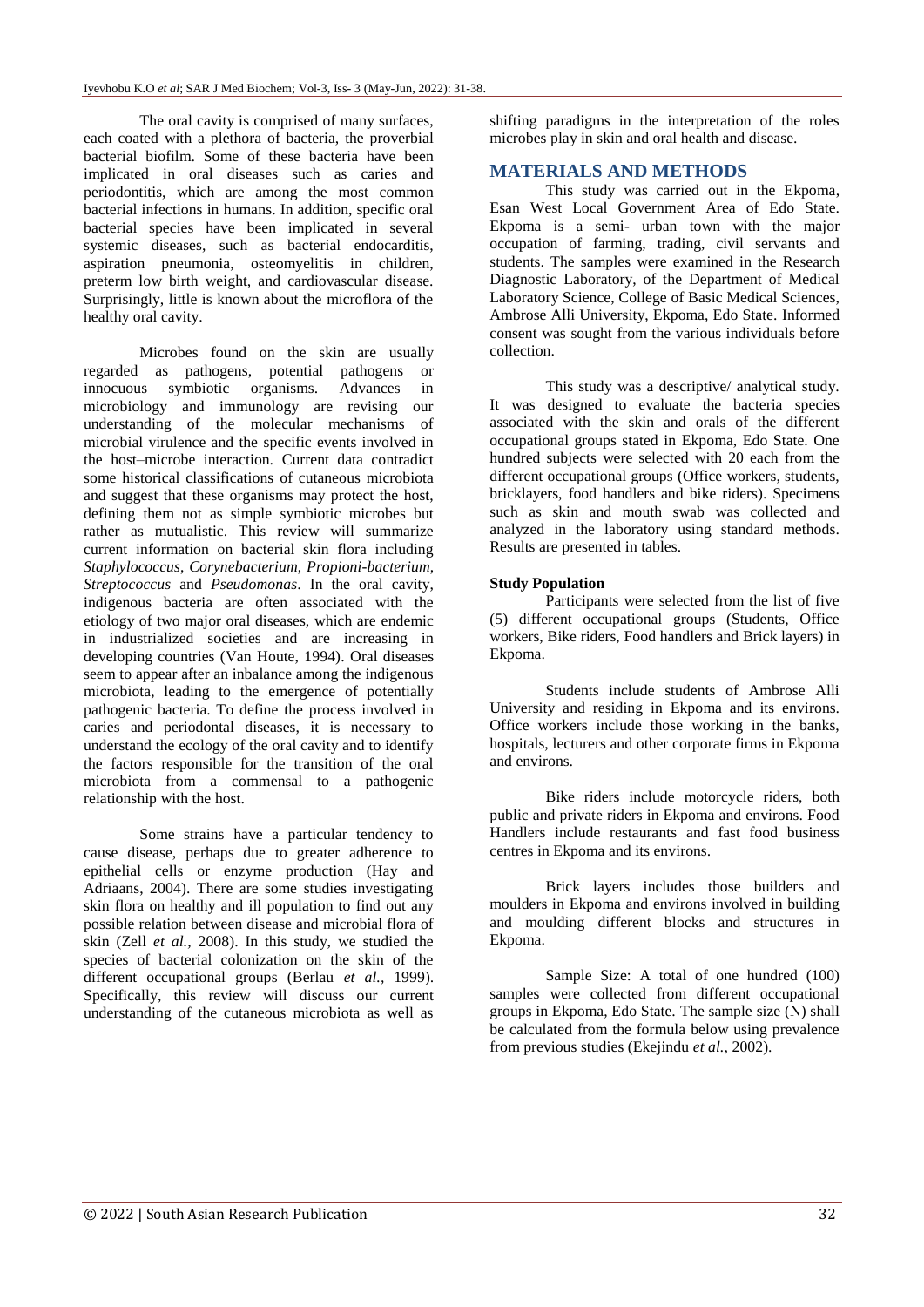#### **Research Design**



**Fig-1: Research Design Chart**

#### **Sample Collection**

One hundred subjects were enrolled for this study without skin and oral infections with 20 samples from each occupational group. Samples were taken by cotton swab from skin (arm and forearm) and mouth (gum and teeth) of the different occupational groups. Swabs were cultured on Nutrient agar and Blood agar and incubated at 37°C. Moreover, different tests were applied; catalase test, Oxidase test, Indole test and coagulase test. Microorganisms were recognized on the basis of macroscopic, microscopic and differential tests.

#### **Sample Analysis/Methods**

The sample analysis was carried out in the Research Diagnostic Laboratory, of the Department of Medical Laboratory Science, College of Medicine, Ambrose Alli University, Ekpoma, Edo State by bacteriological examination.

#### **Bacteriological Examination**

The skin swab stick was inoculated on each plate of Nutrient and Blood agar by making a primary inoculum on a small area of the agar plate and then streaked out. The inoculated media was incubated aerobically at  $37^{\circ}$ C for 24 hours. Identification of bacteria was done by carrying out biochemical tests (Cheesbrough, 2006).

The results was analysed statistically. The mean values of each product were determined against the different parameters. Analysis of variance was used to determine any significant difference between the products. The least significance (LSD) was used to compare the means of any significance difference (Spiegel, 2005).

#### **RESULTS**

Table 1 presents the socio-demographic profile of the different occupational groups Ekpoma. The results showed that, 60% of participants are male while

40% are females. 6% of the participants are between the age 16-20 years, 30% within 21-25 years, 29% within 26-30 years and 35% above 30 years. Based on religion, 71% of the participants are Christians, 29% are Muslims while none reported for traditional and others. While 38% of participants are married and 62% are single. However, there were no divorced, separated or widowed participants in this study. Based on educational status, 30% are graduate or undergraduate, 12% are primary school students, 38% are secondary school students while 20% had no formal education. Concerning the place of residence, participants who reside in urban areas are 10%, 28% reside in semi-urban and 62% reside in the rural areas. Also, none of the participants reside in duplex, 10% in bungalow, 25% in block of flat, 37% in room in general compound and 28% reside in native compound. Concerning the financial status of the family, none of the participants had high ( $\cancel{\text{N}}$  200,000-500,000) financial status, 20% live on moderate  $(4/50.000-150.000)$  financial income and 80% live on low  $(\text{N1},000-5,000)$  financial income.

Table 2 presents the response on the knowledge of skin and oral diseases. The results showed that 52% of the respondents know that bacteria can reside on oral surfaces, 33% do not know that bacteria resides on oral surfaces and 15% are not sure that bacteria resides on oral surfaces. On knowledge of skin diseases, 35% of the respondents have knowledge of skin disease, 49% do not have knowledge of skin disease and 16% are not sure about their knowledge of skin diseases. On the type of tooth brush use, 32% use hard tooth brush and 68% use soft tooth brush. On the type of tooth paste use, 25% use herbal tooth paste while 75% use non-herbal tooth paste. Also, on the knowledge on the risk with bacteria invasion, 32% of the respondents have knowledge on the risk with bacteria invasion, 50% do not have knowledge on the risk with bacteria invasion and 18% are not sure.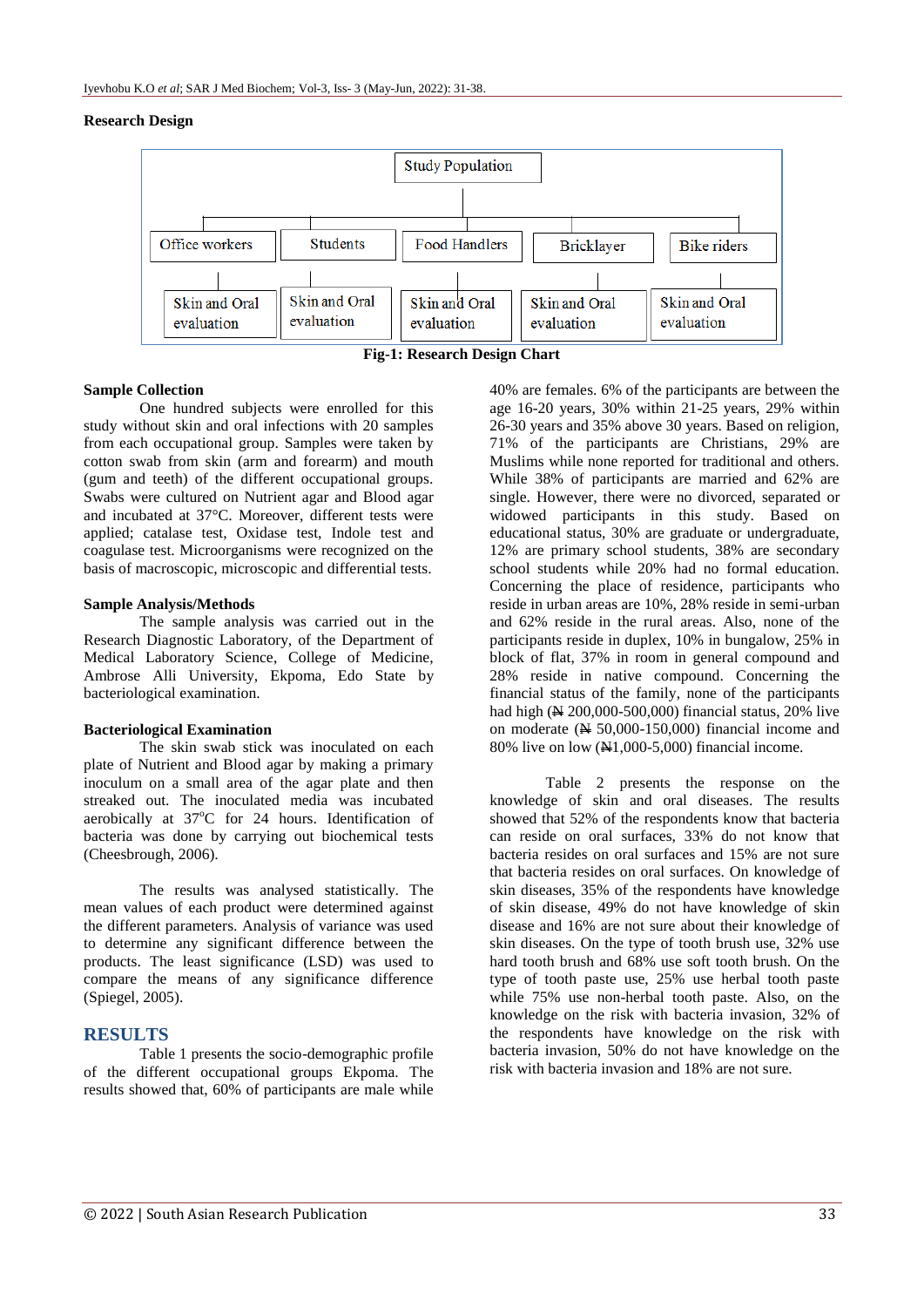| галс-т. босто-тенюдгарше снагаситизися от ине интегент осеаратонат дгоиря нг ткронна<br><b>Variables</b> | <b>Categories</b>              | <b>No. Encountered</b> | Percentage $(\% )$ |
|----------------------------------------------------------------------------------------------------------|--------------------------------|------------------------|--------------------|
| <b>Sex</b>                                                                                               | Male                           | 60                     | 60                 |
|                                                                                                          | Female                         | 40                     | 40                 |
|                                                                                                          | Total                          | 100                    | 100                |
|                                                                                                          | $16 - 20$                      | 06                     | 06                 |
| Age                                                                                                      | $21 - 25$                      | 30                     | 30                 |
|                                                                                                          | $26 - 30$                      | 29                     | 29                 |
|                                                                                                          | Above 30                       | 35                     | 35                 |
|                                                                                                          |                                | 100                    | 100                |
|                                                                                                          | Total                          |                        |                    |
| Religion                                                                                                 | Christian                      | 71                     | 71                 |
|                                                                                                          | Muslim                         | 29                     | 29                 |
|                                                                                                          | Traditional                    | $00\,$                 | $\overline{0}$     |
|                                                                                                          | Others                         | 00                     | $\Omega$           |
|                                                                                                          | Total                          | 100                    | 100                |
| <b>Marital Status</b>                                                                                    | Married                        | 38                     | 38                 |
|                                                                                                          | Single                         | 62                     | 62                 |
|                                                                                                          | Divorced                       | 00                     | $\mathbf{0}$       |
|                                                                                                          | Separated                      | 00                     | $\Omega$           |
|                                                                                                          | Widowed                        | 00                     | $\Omega$           |
|                                                                                                          | Total                          | 100                    | 100                |
| <b>Educational Status</b>                                                                                | Graduate                       | 30                     | 30                 |
|                                                                                                          | Primary                        | 12                     | 12                 |
|                                                                                                          | Secondary school               | 38                     | 38                 |
|                                                                                                          | No formal education            | 20                     | 20                 |
|                                                                                                          | Total                          | 100                    | 100                |
| <b>Place of Residence</b>                                                                                | Urban                          | 10                     | 10                 |
|                                                                                                          | Semi urban                     | 28                     | 28                 |
|                                                                                                          | Rural                          | 62                     | 62                 |
|                                                                                                          | Total                          | 50                     | 100                |
| <b>Nature of Residence</b>                                                                               | Duplex                         | $\theta$               | $\Omega$           |
|                                                                                                          | Bungalow                       | 10                     | 10                 |
|                                                                                                          | <b>Block of Flat</b>           | 25                     | 25                 |
|                                                                                                          | Native Compound                | 28                     | 28                 |
|                                                                                                          | Room in Compound               | 37                     | 37                 |
|                                                                                                          | Total                          | 100                    | 100                |
| <b>Financial Status of the Family</b>                                                                    | High                           | $\overline{0}$         | $\theta$           |
|                                                                                                          | $(\mathbb{N} 200,000-500,000)$ |                        |                    |
|                                                                                                          | Moderate                       | 20                     | 20                 |
|                                                                                                          | $(\mathbb{N} 50,000-150,000)$  |                        |                    |
|                                                                                                          | Low                            | 80                     | 80                 |
|                                                                                                          | $(H1,000-5,000)$               |                        |                    |
|                                                                                                          | Total                          | 100                    | 100                |

**Table-1: Socio-Demographic Characteristics of the different occupational groups in Ekpoma**

**Table-2: Knowledge of Skin and Oral Diseases**

| Knowledge                        | <b>Response</b>   | <b>No Encountered</b> | Percentage $(\% )$ |
|----------------------------------|-------------------|-----------------------|--------------------|
| Do you know bacteria can resides | <b>YES</b>        | 52                    | 52                 |
| on oral surfaces                 | NO.               | 33                    | 33                 |
|                                  | <b>NOT SURE</b>   | 15                    | 15                 |
|                                  | Total             | 100                   | 100                |
| Do you have knowledge of skin    | <b>YES</b>        | 35                    | 35                 |
| disease                          | NO.               | 49                    | 49                 |
|                                  | <b>NOT SURE</b>   | 16                    | 16                 |
|                                  | Total             | 100                   | 100                |
| What type of tooth brush do you  | <b>HARD</b>       | 32                    | 32                 |
| use?                             | <b>SOFT</b>       | 68                    | 68                 |
|                                  | Total             | 100                   | 100                |
| What type of toothpaste do you   | <b>HERBAL</b>     | 25                    | 25                 |
| use?                             | <b>NON-HERBAL</b> | 75                    | 75                 |
|                                  | Total             | 100                   | 100                |
| What type of bathing soap do you | <b>MEDICATED</b>  | 53                    | 53                 |
| use?                             | NON-MEDICATED     | 17                    | 17                 |
|                                  | <b>LOCAL SOAP</b> | 30                    | 30                 |
|                                  | Total             | 100                   | 100                |
| Do you have knowledge on the     | <b>YES</b>        | 32                    | 32                 |
| risk as with bacteria invasion   | NO.               | 50                    | 50                 |
|                                  | <b>NOT SURE</b>   | 18                    | 18                 |
|                                  | Total             | 100                   | 100                |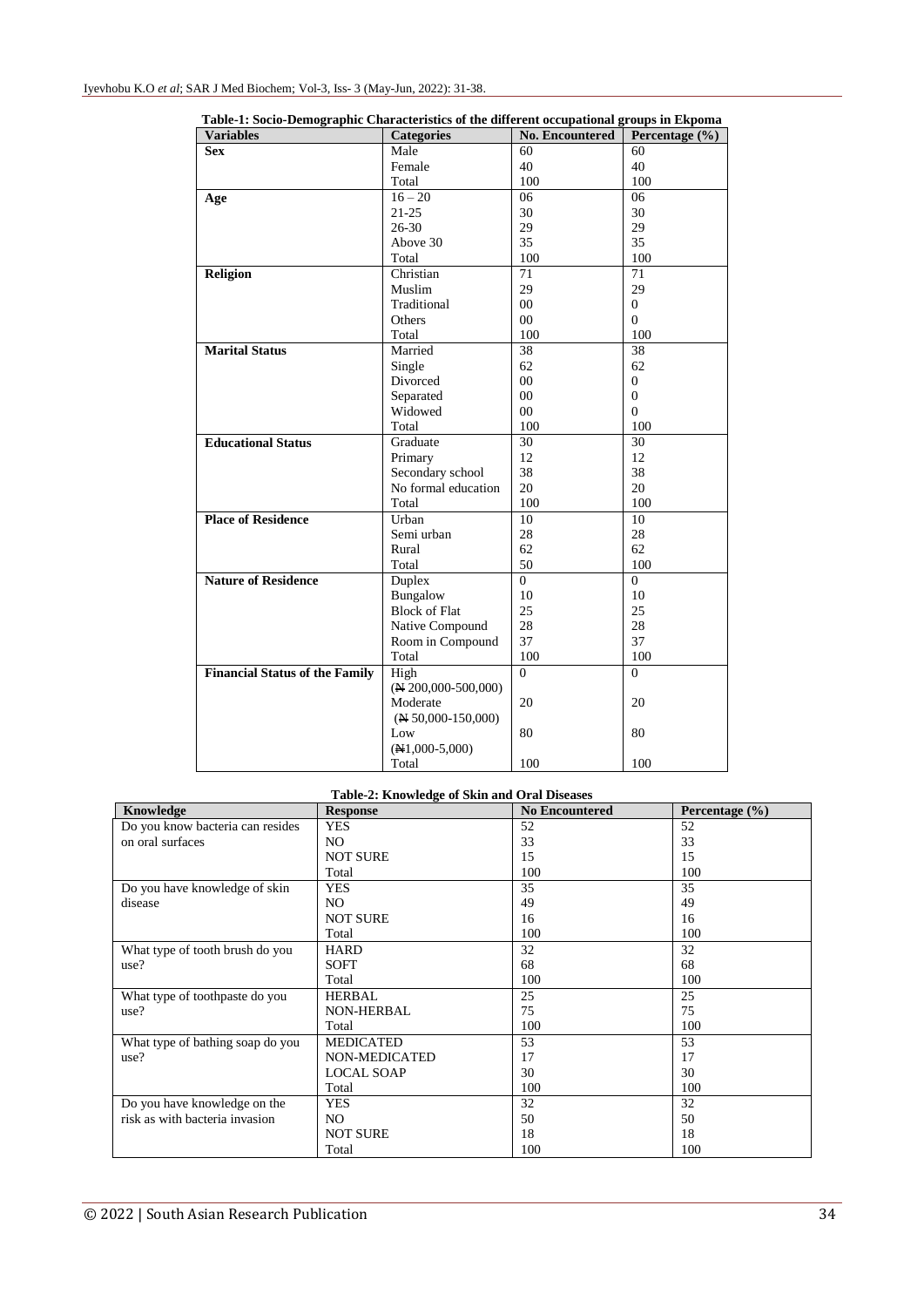Table 3 presents the personal hygiene practice of the respondents in the study. 40% of the respondents agreed that they take their bath once a day, 52% agreed they take their bath twice a day and 8% take their bath thrice a day. 40% of the respondents agreed that they brush their teeth once a day, 55% brush their teeth twice a day and 5% brush their teeth thrice a day. On how often respondents change their tooth brush, 4% of the respondents agreed that they change their tooth brush daily, 46% change their tooth brush monthly, 15% change their tooth brush yearly and 35% change their tooth brush quite often but not specific. On how often respondents' change their bathing sponge, 11% of the respondents agreed that they change their bathing sponge monthly, 29% change their bathing sponge yearly, 60% change their bathing sponge quite often but not specific and none changes their bathing sponge daily.

Table 4 and 5 shows the total number and percentage of positive samples isolated from the skin and the mouth; with Food handlers being the occupation with the highest bacterial isolates on the skin followed bike riders. While the bacterial isolated from the mouth, food handlers was the highest followed by bike riders, they were not statistically significant (p>0.05). These are illustrated in the tables below.

Table 6 and 7 shows the distribution of isolates according to occupation for both the Skin and the mouth, they were not statistically significant (p>0.05). Table 8 and 9 shows the distribution of the bacteria isolated from each occupational group for both the Skin and the Mouth.

Table 10 and 11 shows the Mean±SD of the bacteria isolated from each occupational group for both the Skin and the Mouth and they were not statistically significant (p>0.05).

Table 12 shows the similar bacteria species present in both the skin and the mouth of the different occupational groups enrolled in this study, with *Neisseria* spp., *Lactobacillus* and *S. aureus* found to be present in both the skin and mouth of the respondents.

| <b>Personal hygiene</b>   | <b>Response</b>    | <b>No encountered</b> | Percentage $(\% )$ |
|---------------------------|--------------------|-----------------------|--------------------|
| How many times do you     | <b>ONCE</b>        | 40                    | 40                 |
| take your bath daily      | <b>TWICE</b>       | 52                    | 52                 |
|                           | THRICE             | 08                    | 08                 |
|                           | <b>OTHERS</b>      | $00\,$                | $00\,$             |
|                           | Total              | 100                   | 100                |
| How many times do you     | <b>ONCE</b>        | 40                    | 40                 |
| brush your mouth daily    | <b>TWICE</b>       | 55                    | 55                 |
|                           | <b>THRICE</b>      | 05                    | 05                 |
|                           | <b>OTHERS</b>      | $00\,$                | $00\,$             |
|                           | Total              | 100                   | 100                |
| often<br>How<br>do<br>you | <b>EVERYDAY</b>    | 04                    | 04                 |
| change your tooth brush?  | <b>EVERY MONTH</b> | 46                    | 46                 |
|                           | <b>EVERY-YEAR</b>  | 15                    | 15                 |
|                           | <b>OTHERS</b>      | 35                    | 35                 |
|                           | Total              | 100                   | 100                |
| How<br>often<br>do<br>you | <b>EVERYDAY</b>    | $00\,$                | 00                 |
| bathing<br>change<br>your | <b>EVERY MONTH</b> | 11                    | 11                 |
| sponge                    | <b>EVERY-YEAR</b>  | 29                    | 29                 |
|                           | <b>OTHERS</b>      | 60                    | 60                 |
|                           | Total              | 100                   | 100                |

**Table-3: Personal Hygiene Practices**

**Table-4: Total number and percentage of the various occupational groups that bacterial were isolated from their skin.**

| Occupation         | <b>Total No. of Sample</b> | No. of Positive Sample $(\% )$ | ${\bf X}^2$ | p-value |
|--------------------|----------------------------|--------------------------------|-------------|---------|
| Student            | 20                         | 9(45)                          | 0.999       | >0.05   |
| Bike riders        | 20                         | 16(80)                         | 1.0         | >0.05   |
| Office workers     | 20                         | 8(40)                          | 0.996       | >0.05   |
| Food handlers      | 20                         | 17(85)                         | 1.0         | >0.05   |
| <b>Bricklayers</b> | 20                         | 13(33)                         | 0.963       | >0.05   |
| Total              | 100                        | 63(63)                         |             |         |

**Key:** p<0.05=Significant; p>0.05= Not significant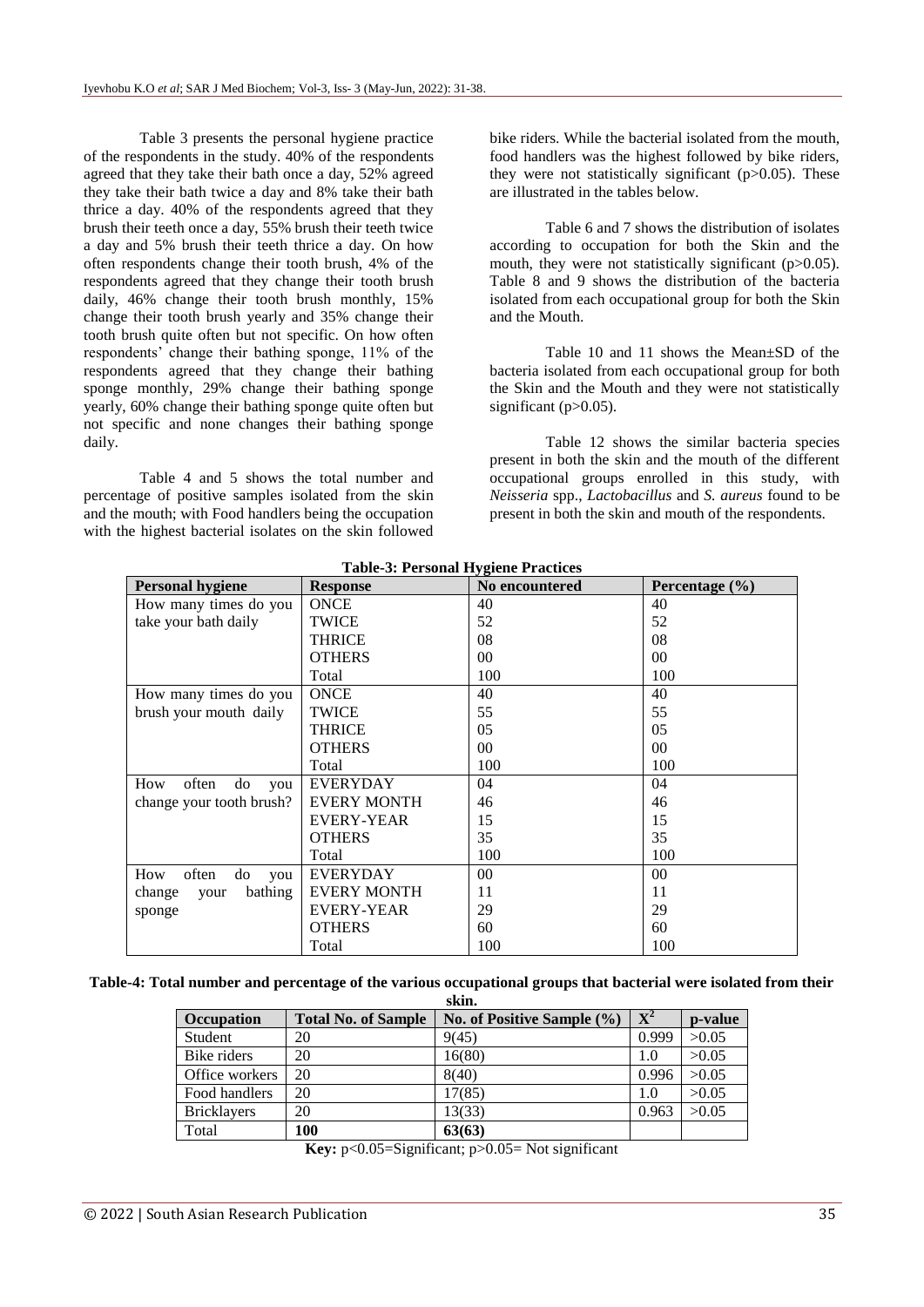|                    |                            | moutn.                         |                |         |
|--------------------|----------------------------|--------------------------------|----------------|---------|
| <b>Occupation</b>  | <b>Total No. of Sample</b> | No. of Positive Sample $(\% )$ | $\mathbf{X}^2$ | p-value |
| <b>Student</b>     | 20                         | 7(35)                          | 0.980          | >0.05   |
| Bike riders        | 20                         | 11(55)                         | 0.999          | >0.05   |
| Office workers     | 20                         | 4(20)                          | 0.458          | >0.05   |
| Food handlers      | 20                         | 12(60)                         | 0.999          | >0.05   |
| <b>Bricklayers</b> | 20                         | 9(45)                          | 0.999          | >0.05   |
| Total              | 100                        | 43(43)                         |                |         |

#### **Table-5: Total number and percentage of the various occupational groups that bacterial were isolated from their mouth.**

### **Table-6: Number positives samples and negative samples isolated from the Skin.**

| <b>Occupation</b>  | <b>Total No. of</b> | <b>Positive Sample</b> | <b>Negative Sample</b> | $\mathbf{X}^2$ | p-value |
|--------------------|---------------------|------------------------|------------------------|----------------|---------|
|                    | <b>Sample</b>       | (%)                    | (%)                    |                |         |
| <b>Student</b>     | 20                  | 9(45)                  | 11(55)                 | 1.998          | >0.05   |
| Bike riders        | 20                  | 16(80)                 | 4(20)                  | 1.458          | >0.05   |
| Office workers     | 20                  | 8(40)                  | 12(60)                 | 1.995          | >0.05   |
| Food handlers      | 20                  | 17(85)                 | 3(15)                  | 1.172          | >0.05   |
| <b>Bricklayers</b> | 20                  | 13(65)                 | 7(35)                  | 1.943          | >0.05   |
| Total              | 100                 | 63(63)                 | 37(37)                 |                |         |

#### **Table-7: Number of positives samples and negative samples isolated from the mouth.**

| <b>Occupation</b>  | <b>Total No. of Sample</b> | Positive Sample (%) | Negative Sample $(\% )$ | ${\bf X}^2$ | p-value |
|--------------------|----------------------------|---------------------|-------------------------|-------------|---------|
| Student            | 20                         | 7(35)               | 13(65)                  | 1.979       | >0.05   |
| Bike riders        | 20                         | 11(55)              | 9(45)                   | 1.998       | >0.05   |
| Office workers     | 20                         | 4(20)               | 16(80)                  | 1.458       | >0.05   |
| Food handlers      | 20                         | 12(60)              | 8(40)                   | 1.996       | >0.05   |
| <b>Bricklayers</b> | 20                         | 9(45)               | 11(55)                  | 1.998       | >0.05   |
| Total              | <b>100</b>                 | 43(43)              | 57(57)                  |             |         |

#### **Table-8: Distribution of bacteria isolates according to occupation of respondents (Skin)**

| <b>Parameters</b>    | <b>Student</b> | <b>Bike riders</b> | <b>Office workers</b> | <b>Food handlers</b> | <b>Bricklayers</b> |
|----------------------|----------------|--------------------|-----------------------|----------------------|--------------------|
| S. epidermidis       |                |                    |                       |                      |                    |
| Corynebacterium      |                |                    |                       |                      |                    |
| Baumanni acinobacter |                |                    |                       |                      |                    |
| S. aureus            |                |                    |                       |                      |                    |
| Lactobacilli         |                |                    |                       |                      |                    |
| Micrococci spp.      |                |                    |                       |                      |                    |
| Neisseria spp.       |                |                    |                       |                      |                    |
| <b>Total</b>         |                | 16                 |                       | 17                   |                    |

#### **Table-9: Distribution of bacteria isolates according to occupation of respondents (mouth)**

| <b>Parameters</b> | <b>Students</b> | <b>Bike riders</b> | <b>Office workers</b> | <b>Food handlers</b> | <b>Bricklayers</b> |
|-------------------|-----------------|--------------------|-----------------------|----------------------|--------------------|
| Eubacteria        |                 |                    |                       |                      |                    |
| Actinomyces       | 4               |                    |                       |                      |                    |
| Lactobacilli      |                 |                    |                       |                      |                    |
| S. aureus         |                 |                    |                       |                      |                    |
| <i>Strep.</i> spp |                 |                    |                       |                      |                    |
| Neisseria spp.    |                 |                    |                       |                      |                    |
| <b>Total</b>      |                 |                    |                       | 12                   |                    |

# **Table-10: Mean±SD of bacteria isolates according to occupation of respondents (Skin).**

| <b>Parameters</b>     | <b>Mean±SD</b> | <b>P-value</b> |
|-----------------------|----------------|----------------|
| <b>Student</b>        | $1.3 + 2.21$   | >0.05          |
| <b>Bike riders</b>    | $2.3 + 3.49$   | >0.05          |
| <b>Office workers</b> | $1.1 \pm 1.46$ | >0.05          |
| <b>Food handlers</b>  | $2.4 + 2.75$   | >0.05          |
| <b>Bricklayers</b>    | $1.9 + 1.85$   | >0.05          |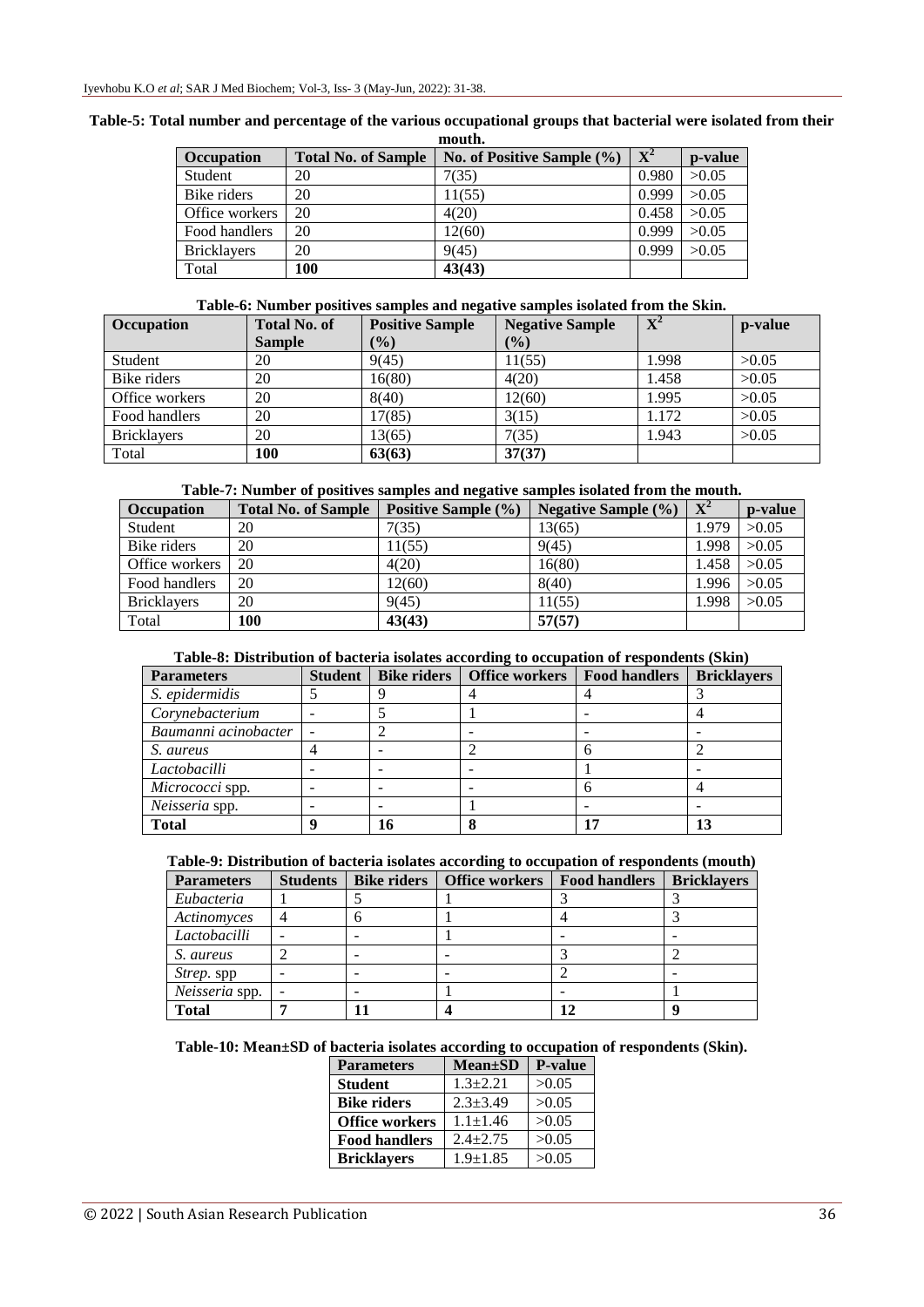| <b>Parameters</b>     | <b>Mean</b> ±SD | p-value |
|-----------------------|-----------------|---------|
| <b>Students</b>       | $1.2 \pm 1.60$  | >0.05   |
| <b>Bike riders</b>    | $1.8 \pm 2.86$  | >0.05   |
| <b>Office workers</b> | $0.7+0.52$      | >0.05   |
| <b>Food handlers</b>  | $2.0 \pm 1.67$  | >0.05   |
| <b>Bricklayers</b>    | $1.5 \pm 1.38$  | >0.05   |

**Table-11: Mean±SD of bacteria isolates according to occupation of respondents (Mouth).**

**Table-12: Showing the similar bacteria species present in both the skin and the mouth of the different occupational groups enrolled in this study.**

| <b>Bacteria</b> isolates | <b>Skin</b> | <b>Mouth</b> |
|--------------------------|-------------|--------------|
| S. aureus                | $^{+}$      | $^{+}$       |
| Lactobacilli             | $^{+}$      | $^+$         |
| Corynebacterium          | $^{+}$      |              |
| Micrococci spp.          | $^{+}$      |              |
| Strep. Spp               |             | $+$          |
| S. epidermidis           | $^{+}$      |              |
| Baumanni acinetobacter   | $^{+}$      |              |
| Neisseria spp.           | $^{+}$      |              |
| Actinomyces              |             | $^{+}$       |
| Eubacterium              |             |              |
|                          |             |              |

**Keys:**  $+$  = Present;  $-$  = Absent

#### **DISCUSSION**

The study provides the assessment of microbiological examination of skin swab and mouth swab for bacteria species associated with the skin of different occupational groups in Ekpoma, Edo State. From the results obtained, it showed the rate of bacterial isolates from the skin and the of various occupational groups for the population under study is 63% and 43% respectively which is similar to those of several previous studies by (Berlau *et al.,* 1999; Oluwadiya, 2004; Ogaraku and Onovo, 2007). Out of the 20 samples collected from the skin of each occupations, 9(45%) were positive for students, 16(80%) were for bike riders, 8(40%) for office workers, 17(85%) were for food handlers and 13(33%) for bricklayers. Food handlers appeared to be the occupation with the highest bacterial isolates on the skin followed by bike riders, bricklayers, students and office workers being the least. While out of the 20 samples collected from the mouth of each occupations, 7(35%) were positive for students, 11(55%) were for bike riders, 4(20%) for office workers, 12(60%) were for food handlers and 9(45%) for bricklayers. Food handlers also appeared to be the occupation with the highest bacterial isolates in the mouth, followed by bike riders, bricklayers, students and office workers being the least. The distribution of isolates according to occupation and the mean±SD of the bacteria isolated from the skin of each occupational group were  $1.3\pm 2.21$  for students,  $2.3\pm 3.49$  for bike riders,  $1.1 \pm 1.46$  for office workers,  $2.4 \pm 2.75$  for Food handlers and  $1.9\pm1.85$  for bricklayers. While the distribution of isolates according to occupation and the mean±SD of the bacteria isolated from the mouth of each occupational groups were  $1.2\pm1.60$  for students,  $1.8\pm2.86$  for bike riders,  $0.7\pm0.52$  for office workers,  $2.0 \pm 1.67$  for Food handlers and  $1.5 \pm 1.38$  for

bricklayers. Also its was shown that *S. aureus, Lactobacillus* and *Neisseria* spp. were the bacteria isolated from both the Skin and the Mouth for all the occupational groups.

#### **CONCLUSION**

In order to meet the huge challenge of occupational safety in the 21st century, a coordinative and cooperative approach is required. This will be a major task of the public health community and will require the use of new methods of identifying, monitoring and assessing of skin and oral infections, including the wide application of the hazard analysis and critical control point system. Both traditional and new technologies for occupational safety should be improved and fully exploited. This needs to be done through public/private partnership, legislative measures where suitable but much greater reliance will have to be placed on voluntary compliance and on education of the different occupational safety tips and care. Establishments should ensure compulsory and proper treatment of staff with active illness. In a view to maintain good health, different occupations skin care methods should be adhered to. Establishments should train and re-train staff in good hygienic practices. Any behaviour that could result in the distorting the skin should be prevented.

#### **Conflict of interest**

The authors declare no conflicts of interest. The authors alone are responsible for the content and the writing of the paper.

#### **FUNDING**

This research did not receive any grant from funding agencies in the public, commercial, or not-for